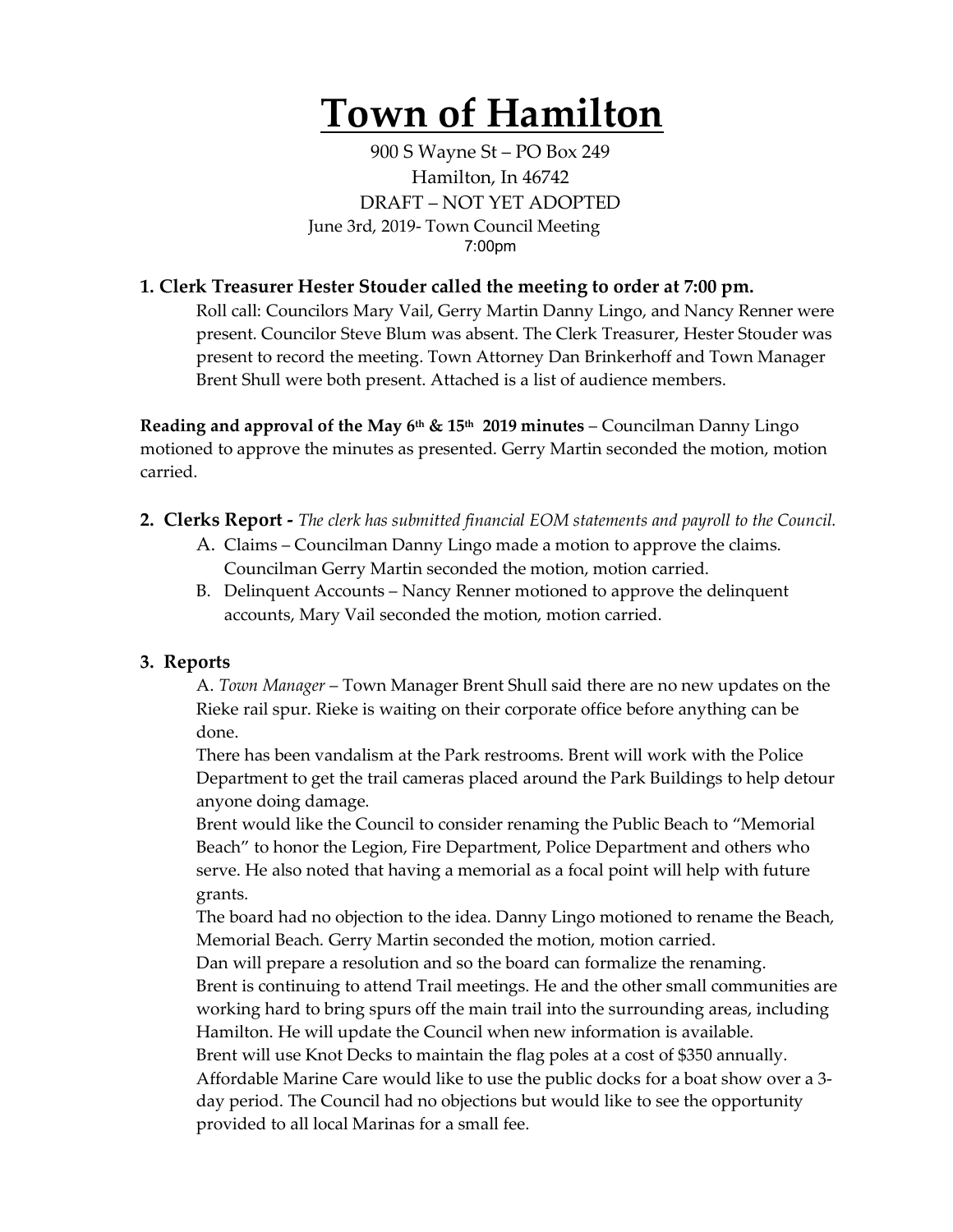Danny Lingo motioned to approve the local Marinas use of the public docks once per calendar year, for a 3-day period. The use would include a small fee in accordance with out vendor application fees. Gerry Martin seconded the motion, motion carried with unanimous approval.

Dan will draw up an agreement and have it ready to approve at the July meeting. Brent would like Engineering Resources to assist with the 2020 Community Crossings grant application. The Council had no objections. Nancy motioned to approve their involvement as Brent requested. Mary Vail seconded the motion, motion carried.

Please see attached report

B. Street Department – The catch basin at the corner of S Wayne Street and Railroad Street is still not working correctly. Please see attached report

C**.** Police Department – Newly hired James West started training with the department and will be working scheduled shifts to get hands on experience with the department policies and Hamilton Community. Officer Frederick is at the academy and will be paid for travel time if he is unable to take the time back during his d28 day pay period. *Please see attached report.*

D**.** *Water Department* – *Please see attached report.* 

#### **4. Old Business –**

A. No old business was brought before the board

#### **5. New Business –**

A. Request to Use Public Docks – This was discussed during the Town Managers report.

B. Introduction of a policy regarding excavating in right of ways – The Street department introduced a general policy for excavating in right of ways. Once approved, the department will keep them on file.

The Council would like to see minimum OSHA requirements added and a permit attached that would need filled out by the contractor.

Brent, Mark and Dan will work on the revisions and bring it back before the board at the July meeting.

## **Public Comments/Questions concerning ADA or other items of Business –**

Hamilton resident Mr. Justice showed concerns about people parking in the grass where Lane 150 was relocated. Saying the cars are in a dangerous spot and the people may not know they can't park there. Town Manager Brent Shull said he will make sure appropriate "NO Parking "signs are put up.